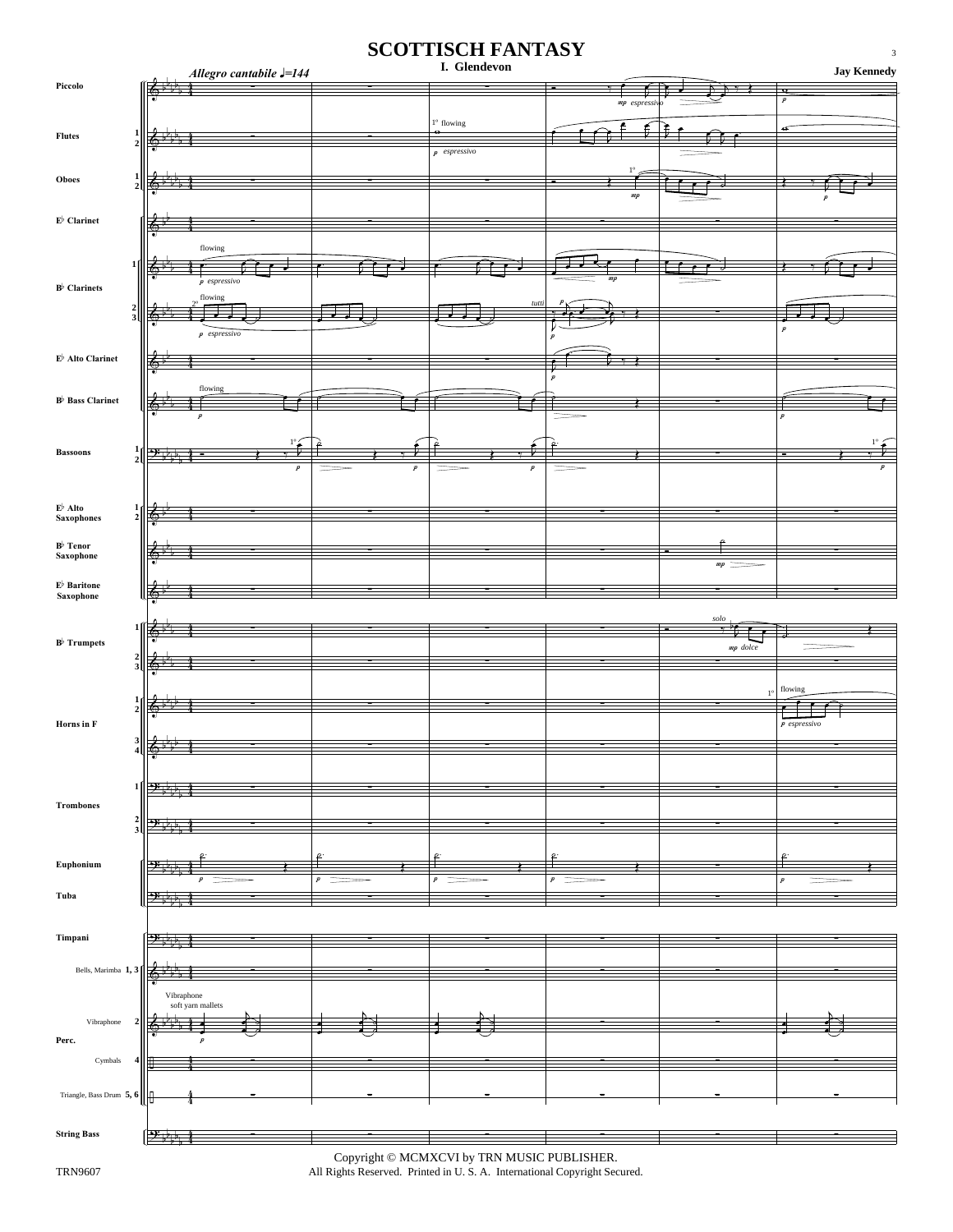| $\overline{4}$               |                              | $\,$ 8 $\,$                         |                                       | $11$                       |                                                       |                         |                                                                                                                                                                                                                                                                                                                                                                     |                                       | $\frac{15}{\text{solo}}$                                                        |
|------------------------------|------------------------------|-------------------------------------|---------------------------------------|----------------------------|-------------------------------------------------------|-------------------------|---------------------------------------------------------------------------------------------------------------------------------------------------------------------------------------------------------------------------------------------------------------------------------------------------------------------------------------------------------------------|---------------------------------------|---------------------------------------------------------------------------------|
| Picc.                        |                              |                                     |                                       |                            | ثمط                                                   |                         |                                                                                                                                                                                                                                                                                                                                                                     |                                       |                                                                                 |
|                              |                              |                                     | cresc.                                |                            |                                                       |                         | mf                                                                                                                                                                                                                                                                                                                                                                  |                                       | mp espress.                                                                     |
| Fls.                         | a2                           |                                     |                                       | £ÊĒ                        | 本 のうしょう こくしょう こうしょう こうしょう こうしゃ こうしゃ こうしょう こうしょう こうしょう |                         |                                                                                                                                                                                                                                                                                                                                                                     |                                       |                                                                                 |
|                              |                              |                                     | cresc.                                |                            |                                                       |                         |                                                                                                                                                                                                                                                                                                                                                                     |                                       | lightly<br>mp                                                                   |
|                              | tutti                        |                                     |                                       |                            | $\mathbb{F}$                                          | ۱û                      | dim.<br>mf                                                                                                                                                                                                                                                                                                                                                          |                                       | $(b)$ p                                                                         |
| Obs.                         |                              |                                     |                                       |                            |                                                       |                         | dim.                                                                                                                                                                                                                                                                                                                                                                |                                       | mp espress.                                                                     |
|                              |                              |                                     |                                       |                            | <u>ਸਿੰਘ≄ਸਿੰ</u>                                       |                         | mf                                                                                                                                                                                                                                                                                                                                                                  |                                       | lightly                                                                         |
| $E^{\flat}$ Cl.              |                              |                                     | cresc.                                |                            |                                                       | dim.                    | mf                                                                                                                                                                                                                                                                                                                                                                  |                                       |                                                                                 |
|                              |                              |                                     |                                       |                            | 蜂                                                     |                         |                                                                                                                                                                                                                                                                                                                                                                     |                                       | тp<br>lightly                                                                   |
|                              |                              |                                     |                                       |                            |                                                       |                         |                                                                                                                                                                                                                                                                                                                                                                     |                                       |                                                                                 |
| $B^{\flat}$ Cls.             | tutti                        |                                     | cresc.                                |                            |                                                       | dim.                    | $\dim$<br>$\it mf$                                                                                                                                                                                                                                                                                                                                                  |                                       | mp<br>lightly                                                                   |
|                              |                              |                                     | а2                                    |                            | la ≩le                                                | $\widehat{\mathbb{H}}$  |                                                                                                                                                                                                                                                                                                                                                                     |                                       |                                                                                 |
|                              |                              |                                     | cresc.                                |                            |                                                       | dim                     |                                                                                                                                                                                                                                                                                                                                                                     |                                       | mı                                                                              |
|                              |                              |                                     |                                       |                            |                                                       |                         | dim.                                                                                                                                                                                                                                                                                                                                                                |                                       | lightly                                                                         |
| $E^{\flat}$ Alto Cl.         |                              |                                     | cresc.                                |                            |                                                       | dim.                    | ť₩<br>dim.                                                                                                                                                                                                                                                                                                                                                          |                                       |                                                                                 |
|                              |                              |                                     |                                       |                            |                                                       |                         |                                                                                                                                                                                                                                                                                                                                                                     |                                       |                                                                                 |
| $\mathbf{B}^{\flat}$ Bs. Cl. |                              | <u>. . </u><br>mp                   | cresc.                                |                            |                                                       | $\overline{\mathbf{v}}$ | $\begin{picture}(20,10) \put(0,0){\vector(1,0){100}} \put(15,0){\vector(1,0){100}} \put(15,0){\vector(1,0){100}} \put(15,0){\vector(1,0){100}} \put(15,0){\vector(1,0){100}} \put(15,0){\vector(1,0){100}} \put(15,0){\vector(1,0){100}} \put(15,0){\vector(1,0){100}} \put(15,0){\vector(1,0){100}} \put(15,0){\vector(1,0){100}} \put(15,0){\vector(1,0){100}} \$ |                                       |                                                                                 |
|                              |                              |                                     |                                       |                            | $\frac{1}{\overline{g}}$                              | $\dim.$                 | a2                                                                                                                                                                                                                                                                                                                                                                  |                                       |                                                                                 |
| Bssns.                       | Ω                            | $\frac{d^2\mathbf{r}}{d\mathbf{r}}$ | $\boldsymbol{\Omega}$                 |                            |                                                       |                         | $\mathfrak{p}_1$                                                                                                                                                                                                                                                                                                                                                    | $\widehat{\mathbb{F}^2}$              |                                                                                 |
|                              |                              | mp                                  | cresc.                                |                            |                                                       | $\dim.$                 | $\dim$<br>$_{mf}$                                                                                                                                                                                                                                                                                                                                                   |                                       | mр                                                                              |
|                              |                              |                                     |                                       |                            |                                                       |                         |                                                                                                                                                                                                                                                                                                                                                                     |                                       | $1°$ solo                                                                       |
| $\mathbf{E}^\flat$ Alto Sxs. |                              |                                     |                                       |                            |                                                       |                         |                                                                                                                                                                                                                                                                                                                                                                     |                                       |                                                                                 |
|                              |                              |                                     | mp cre                                |                            |                                                       | dim.                    | dim.                                                                                                                                                                                                                                                                                                                                                                | mp $\gg$                              | mp espress.                                                                     |
| B <sup>b</sup> Ten. Sx.      |                              |                                     |                                       |                            | 眸                                                     |                         | ١r                                                                                                                                                                                                                                                                                                                                                                  |                                       |                                                                                 |
|                              |                              |                                     |                                       |                            |                                                       |                         | dim                                                                                                                                                                                                                                                                                                                                                                 |                                       |                                                                                 |
| $\mathbf{E}^\flat$ Bar. Sx.  |                              |                                     |                                       |                            |                                                       |                         | f                                                                                                                                                                                                                                                                                                                                                                   |                                       |                                                                                 |
|                              |                              |                                     | tutti                                 |                            |                                                       | dim.                    | dim.<br>$\it mf$                                                                                                                                                                                                                                                                                                                                                    |                                       |                                                                                 |
|                              |                              |                                     |                                       |                            |                                                       |                         |                                                                                                                                                                                                                                                                                                                                                                     |                                       |                                                                                 |
| $B^{\flat}$ Tpts.            | st, mute 2 players each part |                                     | cresc.                                | a2<br>open                 |                                                       | dim                     | .<br>dim.                                                                                                                                                                                                                                                                                                                                                           |                                       |                                                                                 |
|                              |                              |                                     |                                       | •∙                         |                                                       | dim.                    |                                                                                                                                                                                                                                                                                                                                                                     |                                       |                                                                                 |
|                              |                              |                                     | a2                                    |                            |                                                       | a2                      |                                                                                                                                                                                                                                                                                                                                                                     | con sord.<br>(with hand)              |                                                                                 |
| Hns. (F)                     |                              |                                     | mp                                    | cresc.                     |                                                       | dim.                    |                                                                                                                                                                                                                                                                                                                                                                     |                                       | mp non stacc.                                                                   |
|                              |                              | mp                                  | a2                                    |                            |                                                       |                         |                                                                                                                                                                                                                                                                                                                                                                     | $\emph{con} \emph{sord}.$ (with hand) |                                                                                 |
|                              | $\bullet$                    | $mp$ espressivo                     | - 1                                   | z<br>cresc.                | $\boldsymbol{f}$                                      | $\dim.$                 |                                                                                                                                                                                                                                                                                                                                                                     |                                       | mp non stacc.                                                                   |
|                              |                              |                                     | $\boldsymbol{m}{\boldsymbol{p}}$<br>Q | Q                          | $\overline{e}$                                        | $\bar{\mathbf{e}}$      | F                                                                                                                                                                                                                                                                                                                                                                   | $\bullet$                             |                                                                                 |
|                              | 9≒⊅                          |                                     | $\overline{pp}$<br>$\it{cresc.}$      |                            | $\overline{f}$                                        | dim.                    | dim.<br>$\overline{\mathit{mf}}$                                                                                                                                                                                                                                                                                                                                    |                                       |                                                                                 |
| Trbs.                        |                              |                                     |                                       | a2                         | -65                                                   |                         | Ç                                                                                                                                                                                                                                                                                                                                                                   |                                       | $3^{\circ}$                                                                     |
|                              |                              |                                     |                                       | $\overline{\bullet}$<br>mp | $\boldsymbol{f}$                                      | dim.                    | $_{\it mf}$<br>dim.                                                                                                                                                                                                                                                                                                                                                 | $\boldsymbol{p}$                      | ₽<br>$\dot{m}p$                                                                 |
| Euph.                        |                              | $\frac{1}{2}$                       |                                       | ò                          | ē                                                     | ⊇                       | $\mathfrak{p}$                                                                                                                                                                                                                                                                                                                                                      |                                       |                                                                                 |
|                              |                              | $_{\it mp}$                         | cresc.                                |                            | $\overline{f}$                                        | dim.                    | dim.<br>$\it mf$                                                                                                                                                                                                                                                                                                                                                    | ŀ                                     |                                                                                 |
| Tuba                         |                              |                                     |                                       |                            |                                                       |                         |                                                                                                                                                                                                                                                                                                                                                                     |                                       |                                                                                 |
|                              |                              |                                     |                                       |                            | Q<br>$\boldsymbol{f}$                                 | $\dim.$                 | dim.<br>$\it mf$                                                                                                                                                                                                                                                                                                                                                    | $\boldsymbol{p}$                      |                                                                                 |
| Timp.                        |                              |                                     |                                       | Timp.                      |                                                       |                         |                                                                                                                                                                                                                                                                                                                                                                     |                                       |                                                                                 |
|                              |                              | Bells                               |                                       |                            | ०<br>$\boldsymbol{f}$                                 |                         |                                                                                                                                                                                                                                                                                                                                                                     |                                       | $\begin{array}{c} \text{Marimba} \\ \text{soft mallets} \end{array}$            |
| Bells, Marimba 1,3           |                              | $\mathbf{o}$<br>$_{\it mp}$         |                                       | ₣                          |                                                       |                         | म्प्ट                                                                                                                                                                                                                                                                                                                                                               | はま                                    |                                                                                 |
|                              |                              |                                     |                                       |                            |                                                       |                         | $\int_{m}$                                                                                                                                                                                                                                                                                                                                                          |                                       |                                                                                 |
| Vibe.                        |                              |                                     | $\bullet$                             |                            |                                                       |                         |                                                                                                                                                                                                                                                                                                                                                                     |                                       |                                                                                 |
| Perc.                        |                              | $p_{red.}$ ped.                     | ped.                                  |                            |                                                       |                         |                                                                                                                                                                                                                                                                                                                                                                     |                                       | mp ped. with phrase markings                                                    |
| $_{\rm Cyms.}$               |                              |                                     |                                       | Susp. Cym.                 | œ                                                     |                         |                                                                                                                                                                                                                                                                                                                                                                     | Susp. Cym.<br>with thin metal beater  |                                                                                 |
|                              | Sm. Tri.                     |                                     |                                       | $\boldsymbol{p}$           | $\mathcal{F}_{\mathcal{L}}$                           |                         |                                                                                                                                                                                                                                                                                                                                                                     | Finger Cymbal                         |                                                                                 |
| Tri., B. D. $5,6$            | ╫                            |                                     |                                       |                            |                                                       |                         |                                                                                                                                                                                                                                                                                                                                                                     |                                       |                                                                                 |
|                              | $\boldsymbol{p}$             |                                     |                                       |                            |                                                       |                         |                                                                                                                                                                                                                                                                                                                                                                     |                                       | $\begin{array}{c}\n\stackrel{pizz}{\blacktriangleright} \\ \hline\n\end{array}$ |
| St. Bass                     |                              |                                     |                                       | Ω                          |                                                       |                         |                                                                                                                                                                                                                                                                                                                                                                     |                                       |                                                                                 |
|                              |                              |                                     |                                       | mp                         | $\boldsymbol{f}$                                      | dim.                    | dim.<br>$\it mf$                                                                                                                                                                                                                                                                                                                                                    | $\mathbf{p}$                          | mp                                                                              |

 $\overline{\phantom{a}}$